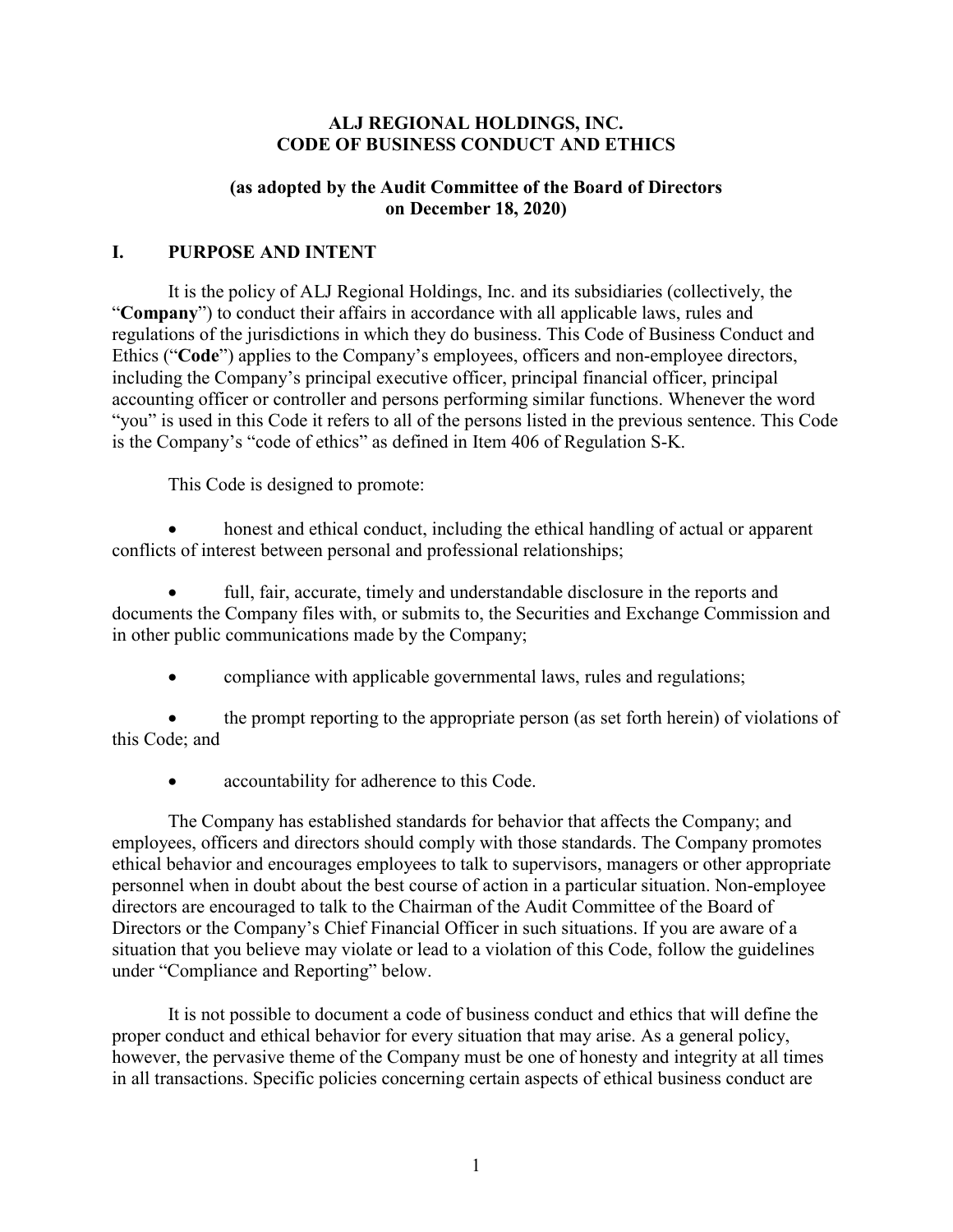discussed herein, but the following are not in any way meant to be a complete code of business conduct and ethics.

### **II. POLICIES**

### **A. COMPLIANCE WITH LAWS AND REGULATIONS**

The activities of the Company and each employee are expected to be in full compliance with the letter and spirit of all applicable laws, rules and regulations. Employees should take an active role by being knowledgeable about all applicable laws, rules and regulations, attending trainings and requesting information. Employees are required to promptly report regulatory violations, or suspected regulatory violations, to a supervisor or the Chief Financial Officer.

### **B. CONFLICTS OF INTEREST**

A conflict of interest arises when your private interest interferes in any way – or even appears to interfere – with the interests of the Company as a whole. A conflict situation can arise when an employee, officer or director takes actions or has interests that may make it difficult to perform his or her work for the Company objectively and effectively. Conflicts of interest also arise when an employee, officer or director, or a member of his or her family, receives improper personal benefits as a result of his or her position in the company. Employees must discharge their responsibilities on the basis of what is in the best interest of the Company independent of personal considerations or relationships. Non-employee directors must discharge their fiduciary duties as directors of the Company.

Employees should disclose any potential conflicts of interest to the Chief Executive Officer or such officer's designees, who will advise the employee as to whether or not the Company believes a conflict of interest exists. An employee should also disclose potential conflicts of interest involving the employee's spouse, siblings, parents, in-laws, children and members of the employee's household. Non-employee directors should discuss any concerns with the Chairman of the Audit Committee of the Board of Directors or the Company's Chief Financial Officer.

# **C. CORPORATE OPPORTUNITIES AND RESOURCES**

You are prohibited from taking for yourself personal opportunities that are discovered through the use of corporate property, information or position without approval. Without approval, you may not use corporate property, information or position for personal gain, or compete with the Company. Employees, officers and directors owe a duty to the Company to advance its legitimate interests when the opportunity to do so arises.

1. You should protect the Company's assets and ensure their efficient use. Theft, carelessness and waste have a direct impact on the Company's profitability. All Company assets should be used for legitimate business purposes.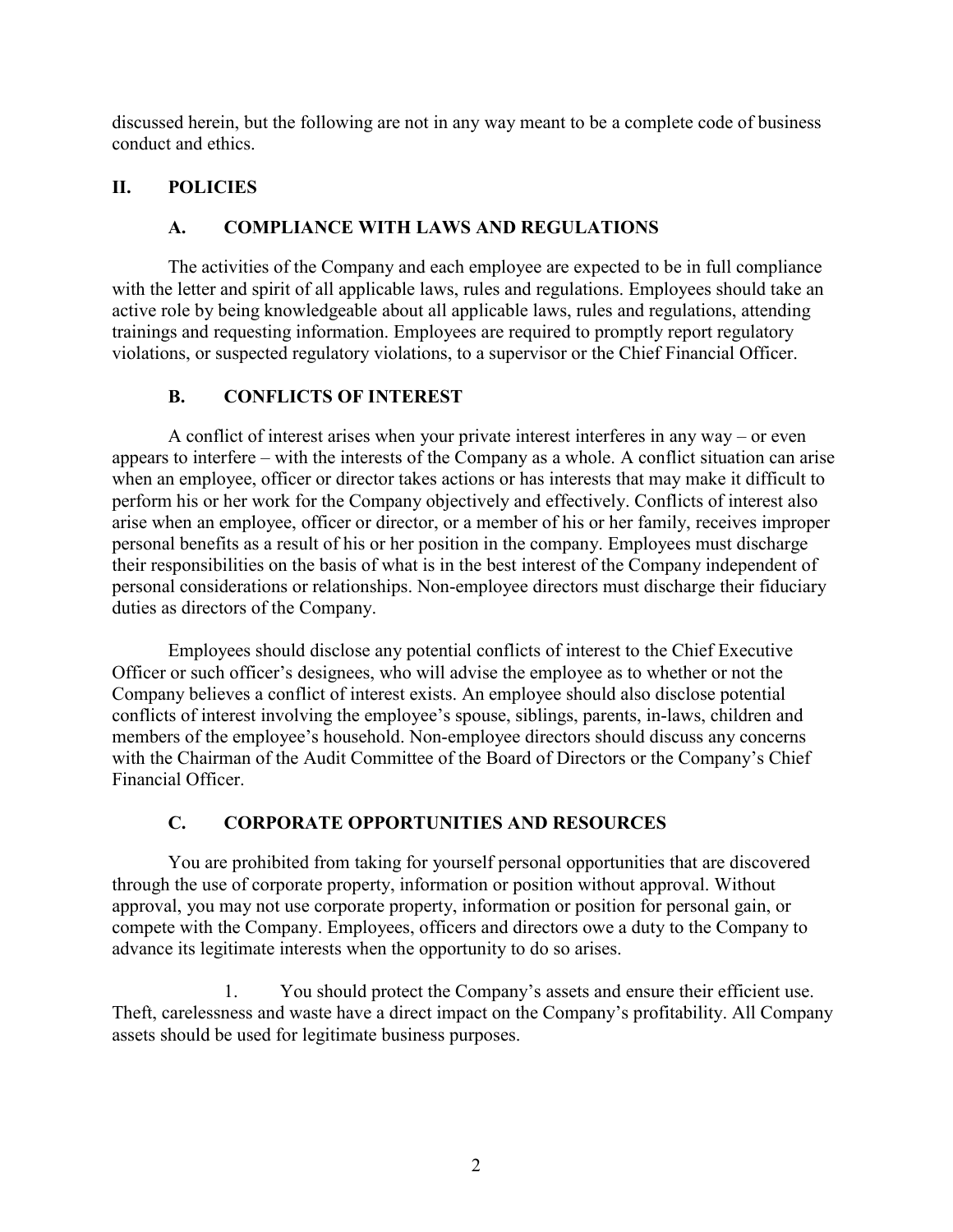2. Company resources may be used for minor personal uses, so long as such use is reasonable, does not interfere with your duties, is not done for pecuniary gain, does not conflict with the Company's business and does not violate any Company policy.

3. Employees may not accept loans from any person or entities having or seeking business with the Company (other than conventional loans from lending institutions).

4. Employees designated by the Company as "Section 16(b) Officers" and directors may not receive loans from the Company, nor may the Company arrange for any loan, except as permitted under the Sarbanes-Oxley Act.

# **D. BUSINESS RELATIONSHIPS AND COMPETITION**

The Company seeks to outperform its competition fairly and honestly. The Company seeks competitive advantages through superior performance, not unethical or illegal business practices. Each employee, officer and director must endeavor to deal fairly with the Company's collaborators, vendors, customers, suppliers, competitors or other persons doing or seeking to do business with the Company and should not take advantage of anyone through manipulation, concealment, abuse of privileged information, misrepresentation of material facts or any unfairdealing practice.

1. Fair competition laws, including the U.S. antitrust rules, limit what the Company can do with another company and what the Company can do on its own. Generally, the laws are designed to prohibit agreements or actions that reduce competition and harm consumers. You may not enter into agreements or discussions with competitors that have the effect of fixing or controlling prices, dividing and allocating markets or territories, or boycotting collaborators, vendors, customers, suppliers or other persons doing or seeking to do business with the Company.

2. Use of Company funds or other Company property for illegal, unethical or otherwise improper purposes is prohibited. The purpose of business entertainment and gifts in a commercial setting is to create goodwill and a sound working relationship, not to gain personal advantage with any collaborator, vendor, customer, supplier or other person doing or seeking to do business with the Company.

• You are not permitted to offer, give or cause others to give, any payments or anything of value for the purpose of influencing the recipient's business judgment or conduct in dealing with the Company.

• You must not accept, or permit any member of his or her immediate family to accept, any gifts, gratuities or other favors from any collaborator, vendor, customer, supplier or other person doing or seeking to do business with the Company, other than items of insignificant value. Any gifts that are not of insignificant value should be returned immediately and reported to your supervisor. If immediate return is not practical, they should be given to the Company for charitable disposition or such other disposition as the Company, in its sole discretion, believes appropriate.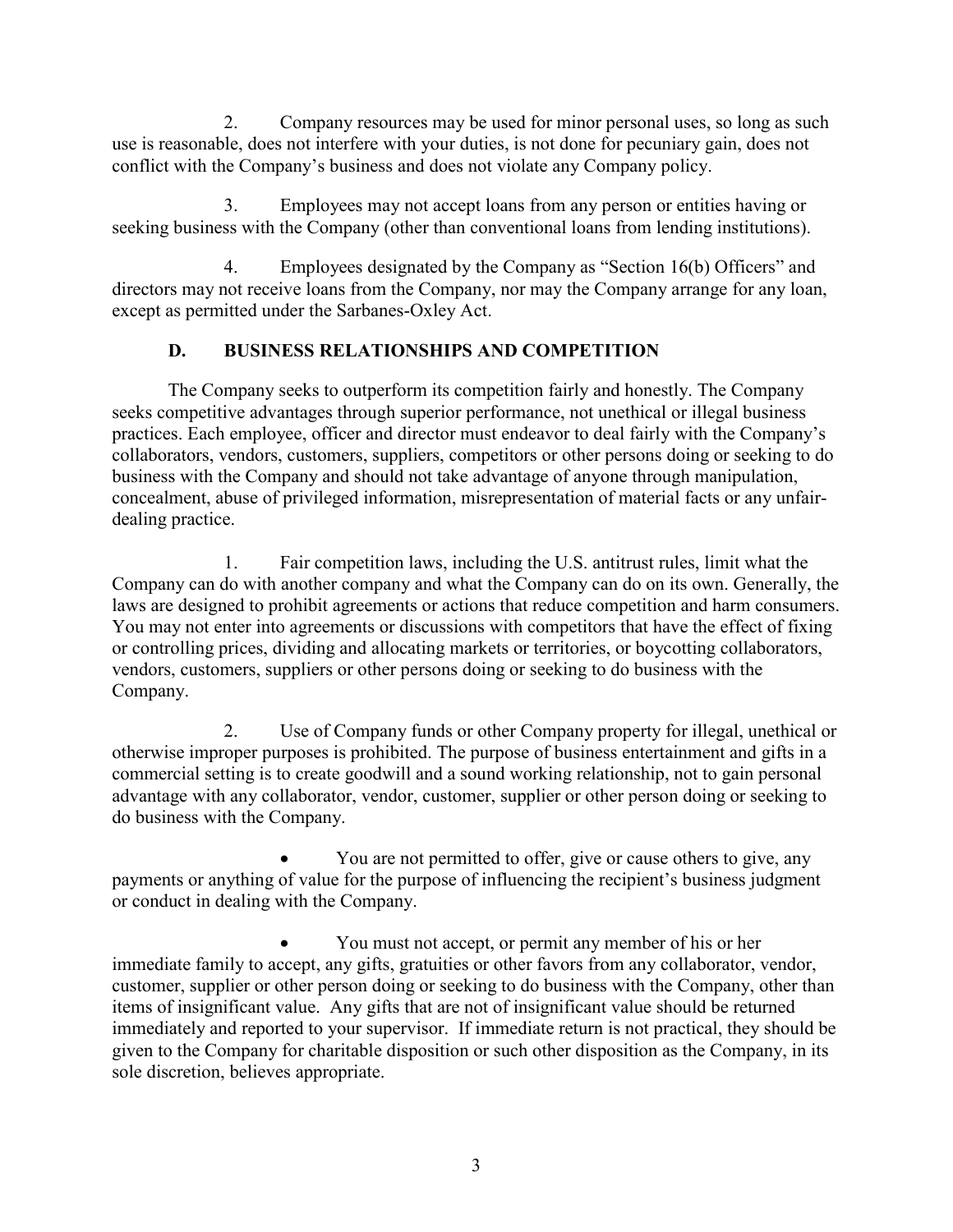Common sense and moderation should prevail in business entertainment engaged in on behalf of the Company. Employees, officers and directors should provide, or accept, business entertainment to or from anyone doing business with the Company only if the entertainment is infrequent, modest, intended to serve legitimate business goals and in compliance with applicable law.

#### **E. DEALING WITH GOVERNMENT OFFICIALS**

All dealings with government officials, including, but not limited to lobbying, political contributions to candidates, meetings with government agencies, communications with public officials and contracting with government agencies, shall be done in accordance with all applicable national, state and local laws and regulations in each country in which the Company conducts business.

It is the policy of the Company to cooperate fully with all legal and reasonable government investigations. You must promptly notify the Company's Chief Financial Officer of any government investigation or inquiries from government agencies concerning the Company. You may not destroy any record, books of account or other documents relating to the Company except in accordance with the Company's document retention policy. If you are aware of a government investigation or inquiry, you may not destroy any record, books of account or other documents relating to the investigation or inquiry.

You must not obstruct the collection of information, data or records relating to the Company. The Company provides information to the government that it is entitled to during an inspection, investigation or request for information. You must not lie to government investigators or make misleading statements in any investigation relating to the Company. You must not attempt to cause any employee to fail to provide accurate information to government investigators.

Individual employees are free to participate in political activities or make personal political contributions, but may not use Company funds or other resources. Any and all political contributions and other payments to public officials made by or on behalf of the Company shall be approved by the Chief Executive Officer, or his designee, and the Chief Financial Officer. Any and all requests or solicitations for such contributions or payments must be processed through the Chief Financial Officer. Employees must obtain prior approval from the Chief Financial Officer to hire outside counsel or a public affairs firm to contact government officials regarding legislation, regulatory policy or rule making. This includes grassroots lobbying contacts.

Bribes and kickbacks are criminal acts, strictly prohibited by law. You must not offer, give, solicit or promise a payment or reward of any kind, directly or indirectly, to any federal, state or local government anywhere in the world. The Foreign Corrupt Practices Act prohibits giving anything of value, directly or indirectly, to officials of foreign governments or foreign political candidates in order to obtain or retain business.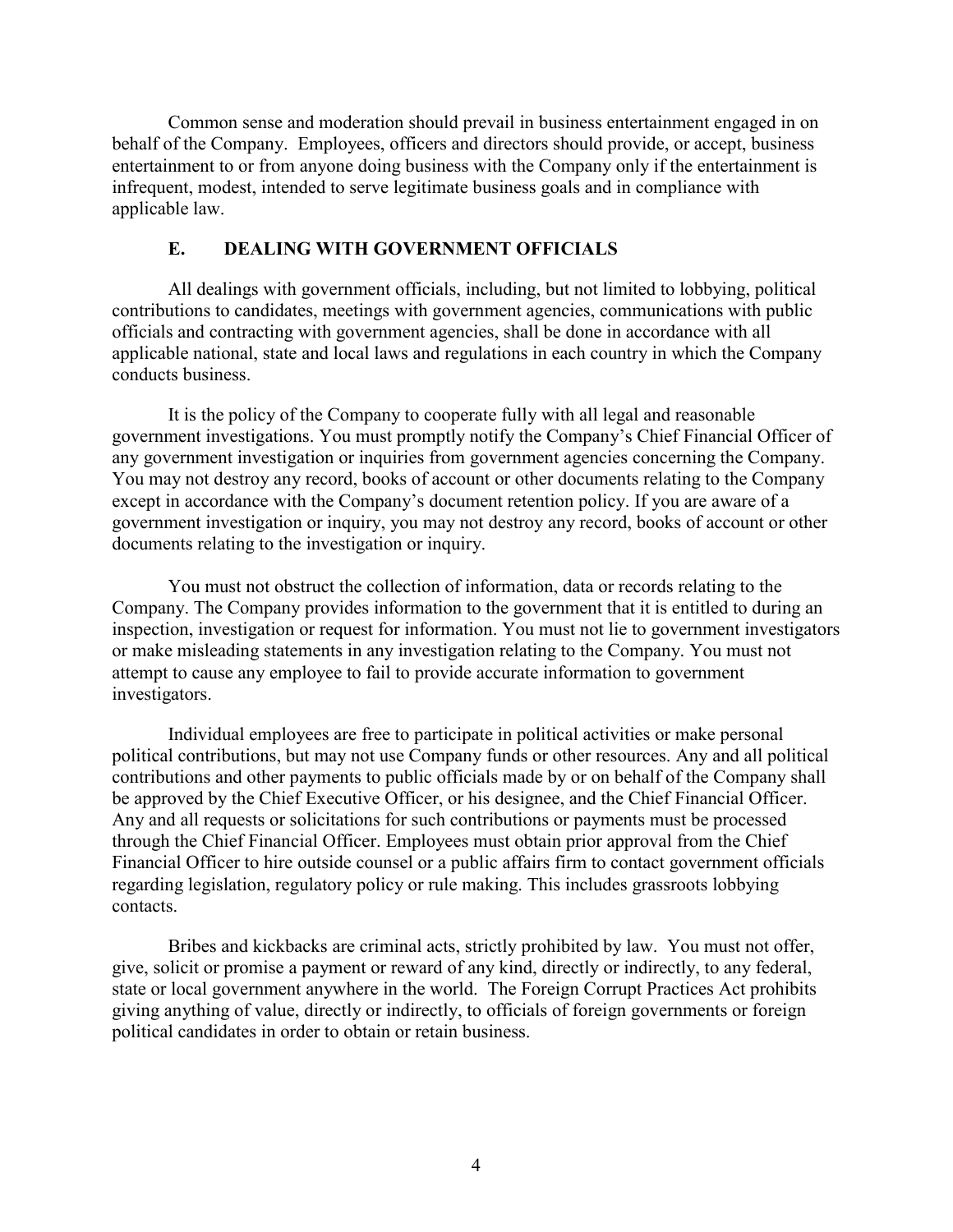### **F. ACCURACY OF REPORTS, RECORDS AND ACCOUNTS**

You are responsible for the accuracy of your records, time sheets and reports relating to the Company. Accurate information is essential to the Company's ability to meet legal and regulatory obligations and to compete effectively. The records and books of account of the Company must meet the highest standards and accurately reflect the true nature of the transactions they record. Destruction of any records, books of account or other documents except in accordance with the Company's document retention policy is strictly prohibited.

1. You must not create false or misleading documents or accounting, financial or electronic records for any purpose relating to the Company, and no one may direct an employee to do so. For example, expense reports must accurately document expenses actually incurred in accordance with the Company's policies. You must not obtain or create "false" invoices or other misleading documentation or invent or use fictitious entities, sales, purchases, services, loans or other financial arrangements for any purpose relating to the Company. Employees are also responsible for accurately reporting time worked.

2. No undisclosed or unrecorded account or fund shall be established for any purpose. No false or misleading entries shall be made in the Company's books or records for any reason. No disbursement of corporate funds or other corporate property shall be made without adequate supporting documentation or for any purpose other than as described in the documents. All employees shall comply with generally accepted accounting principles at all times.

It is the policy of the Company to provide full, fair, accurate, timely and understandable disclosure in reports and documents filed with, or submitted to, the Securities and Exchange Commission and in other public communications.

### **G. INSIDER TRADING; REGULATION FD; CONFIDENTIAL INFORMATION**

The Company is committed to complying with all federal and state securities laws and regulations. Employees, officers and directors who have access to the Company's confidential information are not permitted to use or share that information for stock trading purposes or for any other purpose except the conduct of our business.

### **1. Insider Trading**

• Inside information is material information about a publicly traded company that is not known by the public. Information is deemed "material" if it could affect the market price of a security or if a reasonable investor would attach importance to the information in deciding whether to buy, sell or hold a security. Inside information typically relates to financial conditions, such as progress toward achieving revenue and earnings targets or projections of future earnings or losses of the Company. Inside information also includes changes in strategy regarding a proposed merger, acquisition or tender offer, expansion, asset acquisitions or dispositions, and other similar information. Inside information is not limited to information about the Company. It also includes material non-public information about others,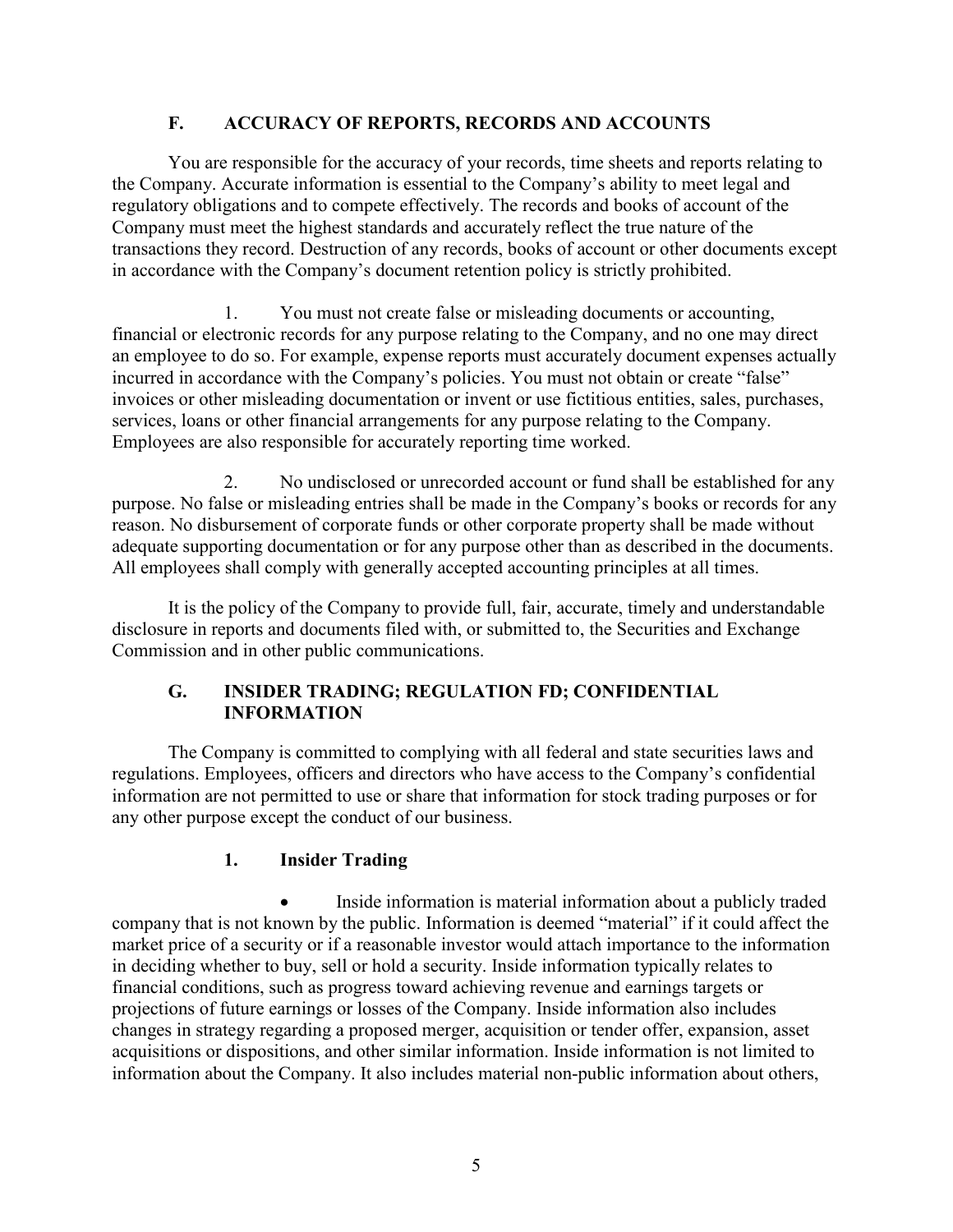including the any of the Company's collaborators, vendors, customers, suppliers, competitors or other person doing or seeking to do business with the Company.

Insider trading is prohibited by law. It occurs when an individual with material, non-public information trades securities or communicates such information to others who trade. The person who trades or "tips" information violates the law if he or she has a duty or relationship of trust and confidence not to use the information. To help ensure that you do not engage in prohibited insider trading and avoid even the appearance of an improper transaction, the Company has adopted an Insider Trading Policy. If you are uncertain about how this policy may prohibit your purchase or sale of any Company securities or the securities of any other company that you are familiar with by virtue of your relationship with the Company, you should consult with the Chief Financial Officer before making any such purchase or sale.

• Trading or helping others trade while aware of inside information has serious legal consequences, even if the insider does not receive any personal financial benefit. Insiders may also have an obligation to take appropriate steps to prevent insider trading by others.

# **2. Regulation FD**

The Company (and individuals acting on its behalf) cannot intentionally disclose material non-public information about the Company to securities professionals or the Company's securityholders without simultaneously disclosing the same information to the general public. If the Company (or individuals acting on its behalf) inadvertently discloses material non-public information (*i.e.*, it later determines that the information was not public or was material), then the Company must make a public disclosure as soon as reasonably practicable (but no later than 24 hours) after a senior official of the Company learns of the disclosure and knows that the information disclosed was material or non-public, or both.

# **3. Confidential Information**

You must maintain the confidentiality of information entrusted to you by the Company or its collaborators, vendors, suppliers and customers, except when disclosure is authorized or legally mandated. Confidential information includes all non-public information, including information that might be of use to competitors or harmful to the Company or any collaborators, vendors, customers, suppliers, competitors or other person doing or seeking to do business with the Company if disclosed. Additionally, employees should take appropriate precautions to ensure that confidential or sensitive business information, whether it is proprietary to the Company or another company, is not communicated within the Company except to employees who have a need to know such information to perform their responsibilities for the Company.

Third parties may ask you for information concerning the Company. Subject to the exceptions noted in the preceding paragraph, employees, officers and directors (other than the Company's authorized spokespersons) must not discuss internal Company matters with, or disseminate internal Company information to, anyone outside the Company, except as required in the performance of their Company duties and, if appropriate, after a confidentiality agreement is in place. This prohibition applies particularly to inquiries concerning the Company from the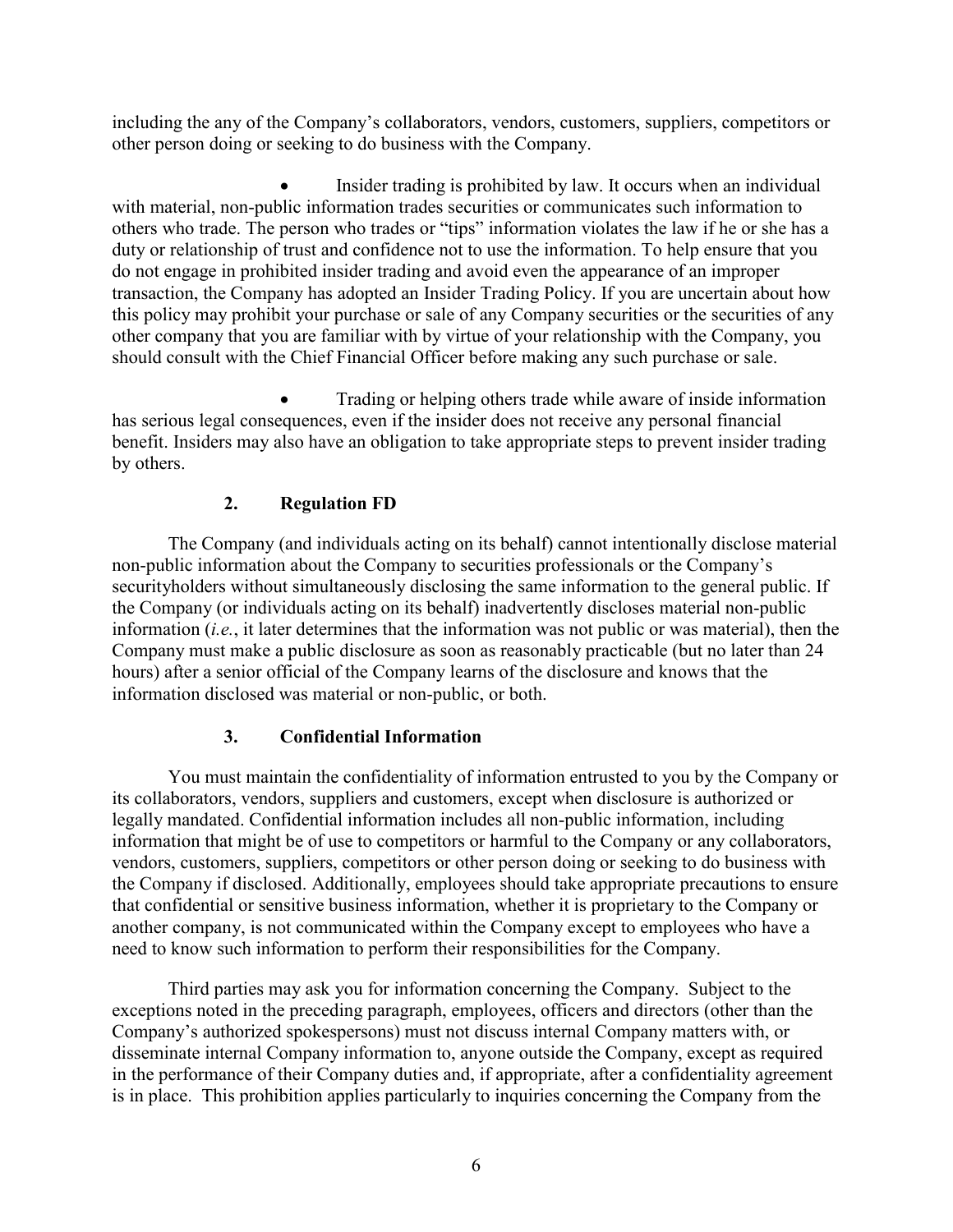media, investment professionals (such as securities analysts, institutional investors, investment advisers, brokers and dealers) and security holders. All responses to inquiries on behalf of the Company must be made only by the Company's authorized spokespersons. If you receive any inquiries of this nature, you must decline to comment and refer the inquirer to your supervisor or one of the Company's authorized spokespersons.

You also must abide by any lawful obligations that you have to your former employer. These obligations may include restrictions on the use and disclosure of confidential information, restrictions on the solicitation of former colleagues to work at the Company and non-competition obligations.

### **III. APPROVALS AND WAIVERS; COMPLIANCE AND REPORTING**

# **A. APPROVALS AND WAIVERS**

1. Certain provisions of this Code require you to act, or refrain from acting, unless prior approval is received from the appropriate person. Employees requesting approval pursuant to this Code should request such approval in writing to the appropriate person as specified herein. Notwithstanding any provision herein to the contrary, approvals relating to Section 16(b) officers and directors must be obtained from the Audit Committee of the Board of **Directors** 

2. Other provisions of this Code require you to act, or refrain from acting, in a particular manner and do not permit exceptions based on obtaining an approval. Notwithstanding any provision herein to the contrary, waiver of those provisions relating to Section 16(b) officers and directors may only be granted by the Audit Committee of the Board of Directors, and must be promptly disclosed to stockholders as required by SEC and stock exchange rules. All other waivers may be granted by the appropriate person as specified herein, or in other Company communications.

# **B. COMPLIANCE AND REPORTING**

1. Strict compliance with these policies is required. In addition, employees are required to promptly report any violation of these policies which they observe or of which they have knowledge to the Chief Financial Officer. Employees who do not comply with these policies, or who fail to report violations of this policy, are subject to immediate disciplinary action, up to and including dismissal. Willful disregard of criminal statutes underlying this Code may require the Company to refer such violation for criminal prosecution or civil action.

2. Any questions regarding particular business conduct should be addressed to the employee's supervisor or the Chief Financial Officer of the Company. Any employee who is unsure whether any particular conduct may violate these policies is encouraged to seek guidance before proceeding. Managers and supervisors are also resources who can provide timely advice and guidance to employees on ethics and compliance concerns. Any employee having knowledge of, or questions or concerns about, an actual or possible violation of the provisions of this Code is encouraged to promptly report the matter to his or her immediate supervisor or the Chief Financial Officer of the Company. Directors are encouraged to discuss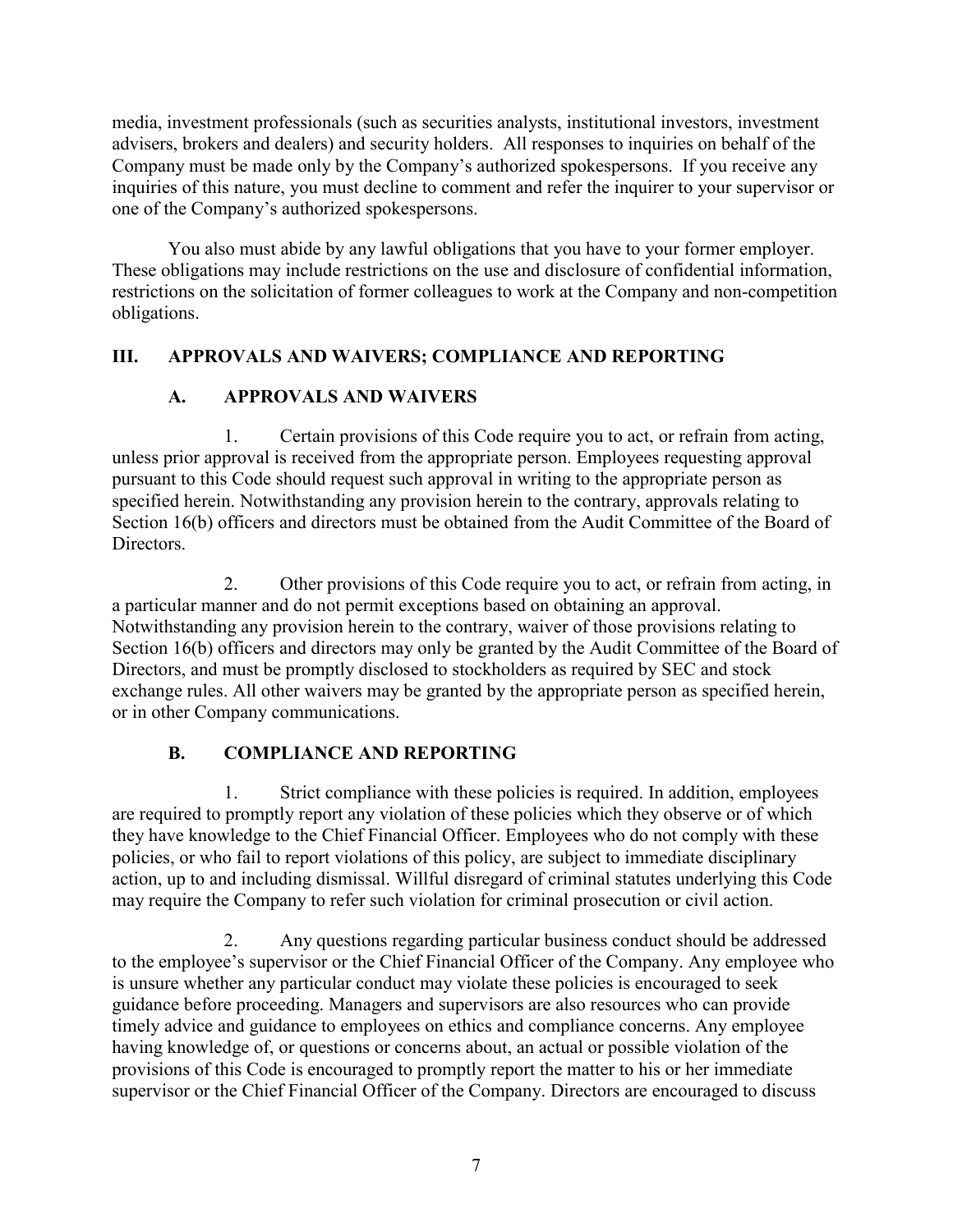any issues or concerns with the Chairman of the Audit Committee of the Board of Directors or the Chief Financial Officer of the Company.

3. If you have concerns relating to the Company's accounting, internal controls or auditing matters, you may also confidentially, and anonymously if you desire, submit the information in writing to the Company's Audit Committee of the Board of Directors at ALJ Regional Holdings, Inc., 244 Madison Avenue, PMB #358, New York, NY 10016, Attention: Chairman of the Audit Committee of the Board of Directors.

In addition to the reporting procedures set forth above, reporting of issues related to this policy may be made by employees anonymously through the Company's reporting hotline by calling 1-855-FRAUD-HL, which is coordinated by an independent third party provider.

All such concerns and complaints will be forwarded to the Audit Committee of the Board of Directors, unless they are determined to be without merit by the Chief Financial Officer. In any event, a record of all complaints and concerns received will be provided to the Audit Committee each fiscal quarter. The Audit Committee will evaluate the merits of any concerns or complaints received by it and authorize such follow-up actions, if any, as it deems necessary or appropriate to address the substance of the concern or complaint.

4. When submitting concerns, you are asked to provide as much detailed information as possible. Providing detailed, rather than general, information will assist us in effectively investigating complaints. This is particularly important when you submit a complaint on an anonymous basis, since we will be unable to contact you with requests for additional information or clarification.

We are providing anonymous reporting procedures so that you may disclose genuine concerns without feeling threatened. Employees who choose to identify themselves when submitting a report may be contacted in order to gain additional information.

5. All conversations, calls and reports made under this policy in good faith will be taken seriously. Any allegations that are knowingly false or without a reasonable belief in the truth and accuracy of such information will be viewed as a serious disciplinary offense.

# **C. DEALINGS WITH INDEPENDENT AUDITORS**

No employee, officer or director shall, directly or indirectly, make or cause to be made a materially false or misleading statement to an accountant in connection with (or omit to state, or cause another person to omit to state, any material fact necessary in order to make statements made, in the light of the circumstances under which such statements were made, not misleading to, an accountant in connection with) any audit, review or examination of the Company's financial statements or the preparation or filing of any document or report with the SEC. No employee, officer or director shall, directly or indirectly, take any action to coerce, manipulate, mislead or fraudulently influence any independent public or certified public accountant engaged in the performance of an audit or review of the Company's financial statements.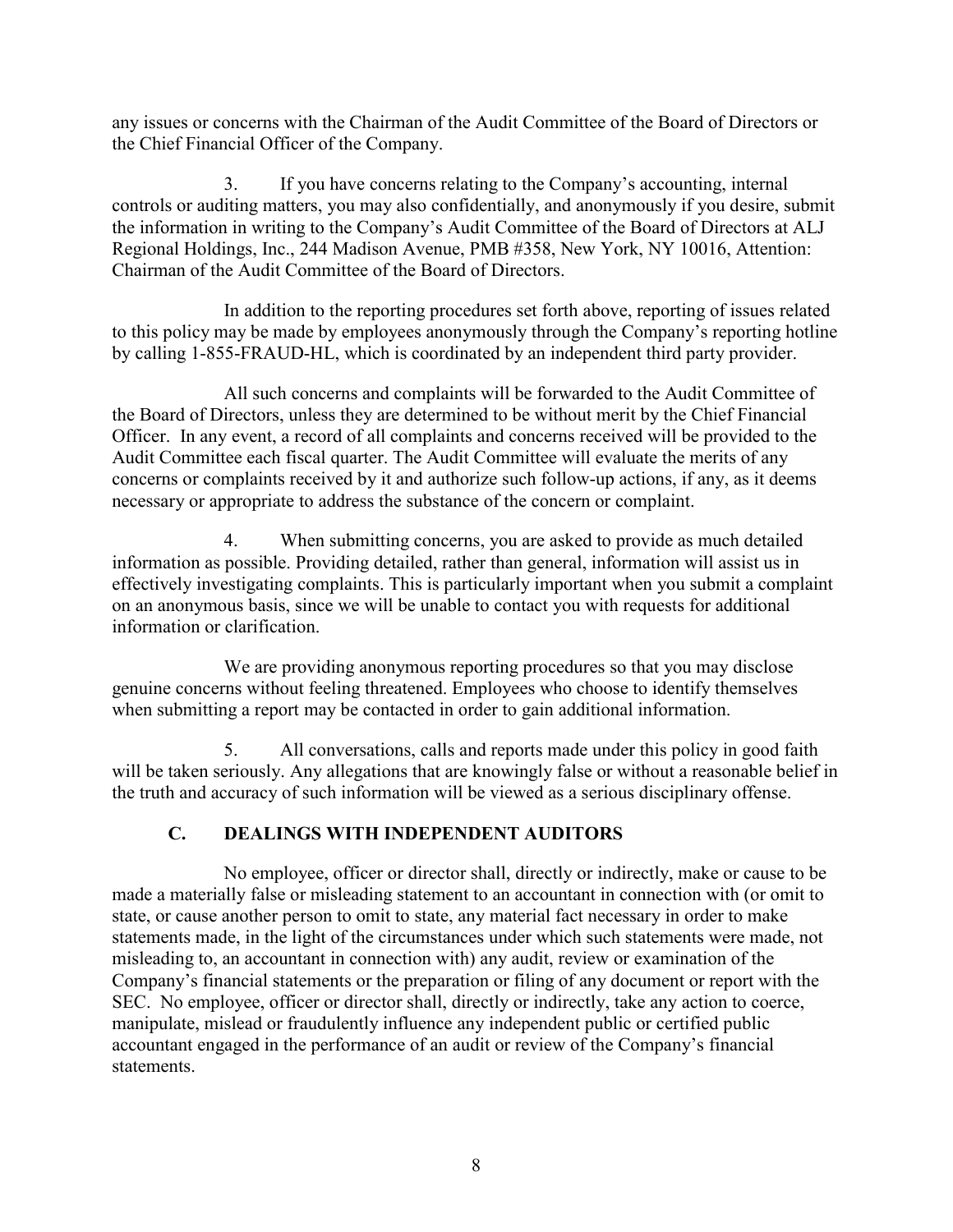#### **D. POLICY PROHIBITING UNLAWFUL RETALIATION OR DISCRIMINATION**

1. Neither the Company nor any of its employees may discharge, demote, suspend, threaten, harass or in any manner discriminate against any employee in the terms and conditions of employment based upon any lawful actions of such employee who in good faith:

• provides information or assists in an investigation regarding any conduct which the employee reasonably believes constitutes a violation of Fraud Laws (as defined below); or

files, testifies, participates or otherwise assists in a proceeding that is filed or about to be filed (with any knowledge of the Company) relating to an alleged violation of a Fraud Law.

2. This policy applies in any instance where such information or assistance is provided to, or the investigation is conducted by, a federal regulatory or law enforcement agency, any member or committee of Congress or any person with supervisory authority over the employee or the authority to investigate misconduct relating to potential securities violations by the Company or its employees.

For purposes of this policy, a "Fraud Law" is a violation of federal criminal law involving:

- securities fraud, mail fraud, bank fraud or wire, radio or television fraud;
- violations of SEC rules or regulations; or
- violations of any federal law relating to fraud against stockholders.

# **IV. DISSEMINATION AND AMENDMENT**

The Code shall be distributed to each new employee, officer and director of the Company upon commencement of his or her employment or other relationship with the Company, and each employee, officer and director shall certify that he or she has received, read and understood the Code and has complied with its terms.

This Code is intended to clarify your existing obligation for proper conduct. The standards and the supporting policies and procedures may change from time to time in the Company's discretion. You are responsible for knowing and complying with the current laws, regulations, standards, policies and procedures that apply to the Company's work. The Company reserves the right to amend, alter or terminate the Code at any time for any reason; provided, however, that changes in this Code may only be made by the Board of Directors and must be promptly disclosed to stockholders. The most current version of this document can be found at www.aljregionalholdings.com.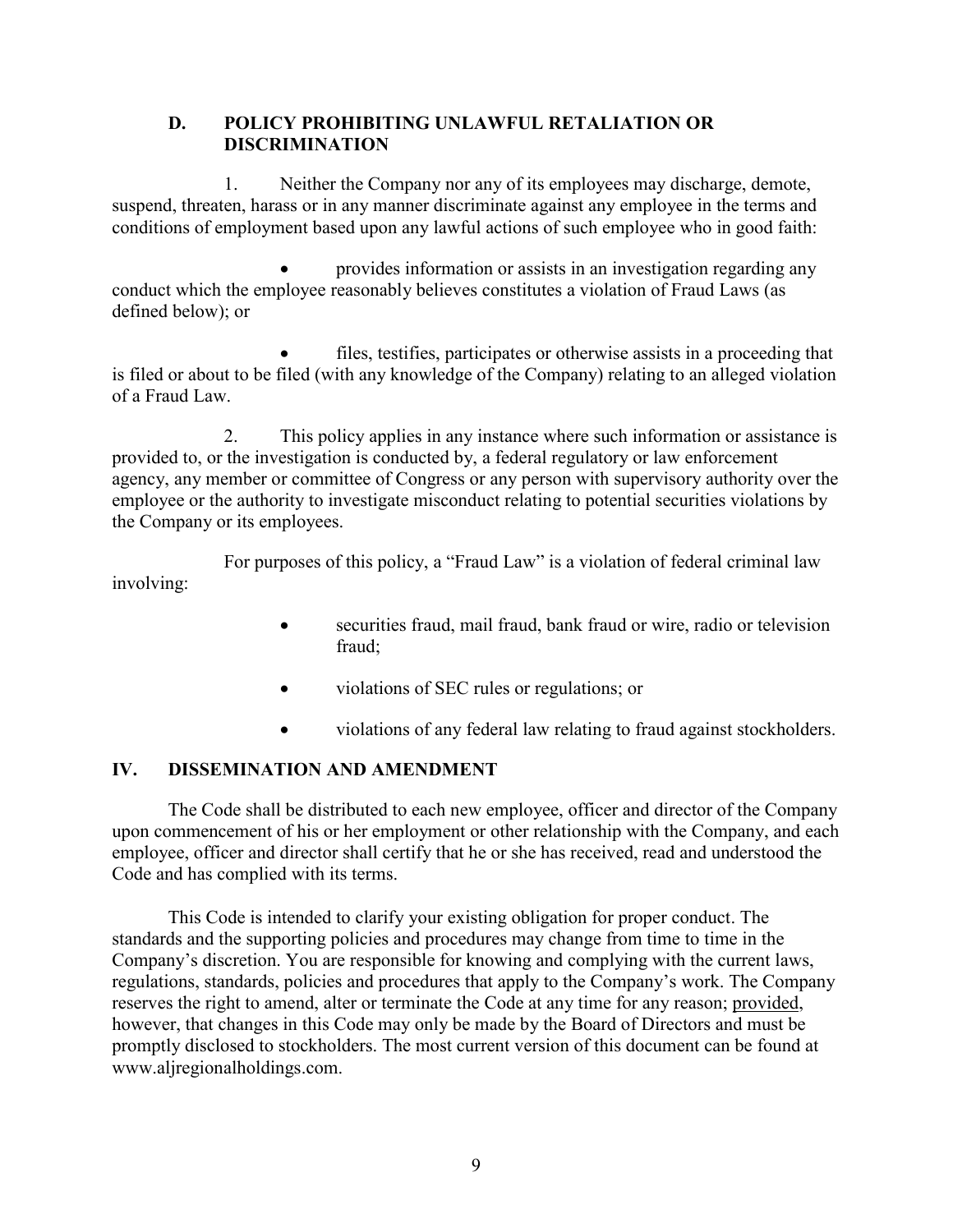This document is not an employment contract between the Company and its employees, nor does it modify their employment relationship with the Company.